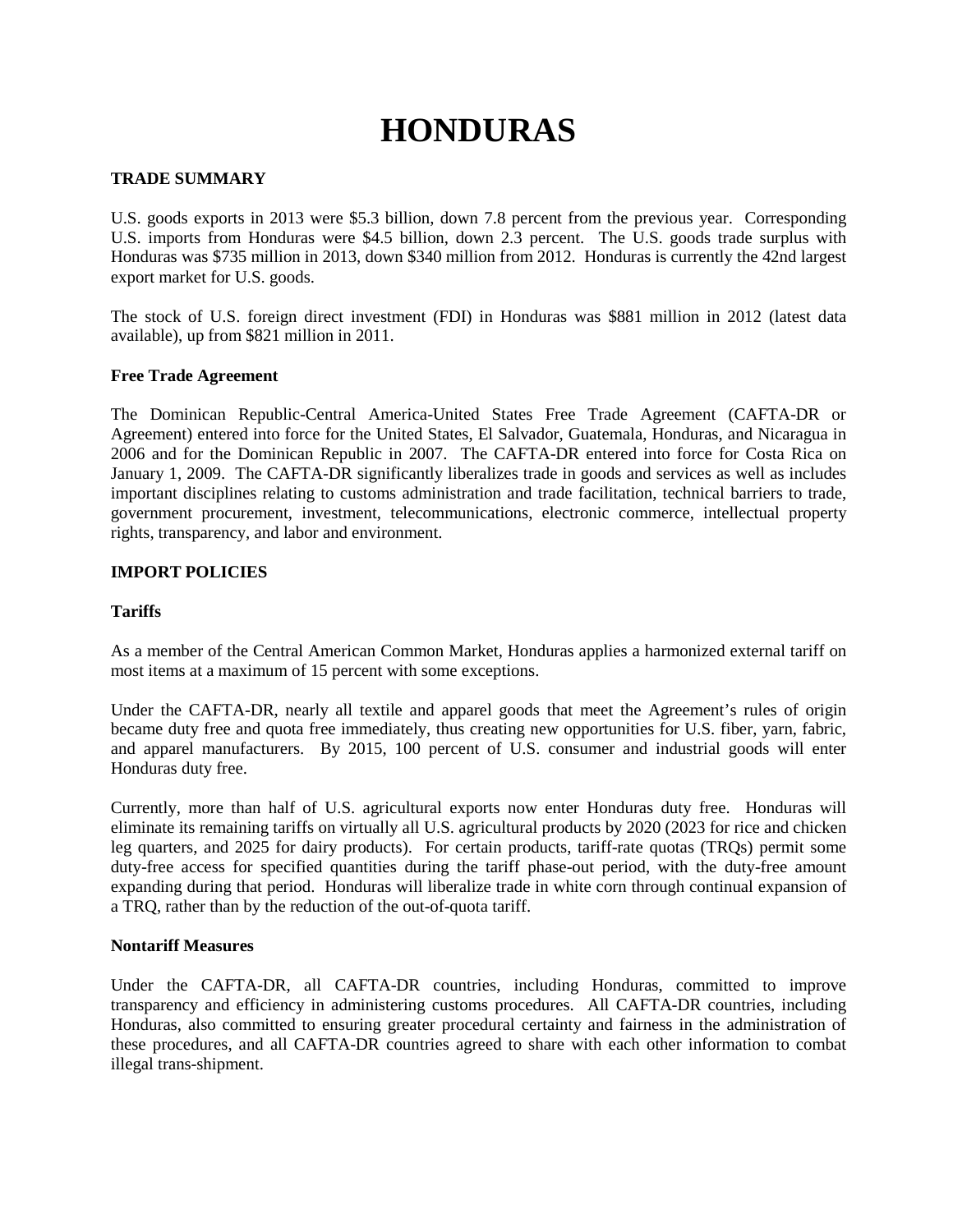In August 2011, Honduras passed a law establishing a new inter-institutional Presidential Commission for the Modernization of Customs Services (COPREMSA) with the intent to improve the transparency and efficiency of customs procedures. COPREMSA's board of public and private sector representatives is developing more efficient permitting (licensing) processes and deploying interoperable management systems. The U.S. Government is supporting COPREMSA's work through the Pathways to Prosperity "Customs Modernization and Border Management" program.

The Dirección Ejecutiva de Ingresos (DEI), the Honduran customs and tax authority, has assumed responsibility for verification of origin certifications. The DEI verifies that origin certifications from producers, exporters, or importers comply with the requirements of the CAFTA-DR and other international agreements.

Certain products are exempted from a 12 percent value added tax. Honduras suspended all tax exemptions for 60 days in 2013 and established a presidential commission to make recommendations on which exemptions should be eliminated permanently. The commission targeted imported products for exclusion from the exemption list, particularly agricultural goods that the United States exports to Honduras, with the stated intention of assisting domestic producers. As of December 2013, the National Congress had not acted on the commission's recommendations.

## **GOVERNMENT PROCUREMENT**

The CAFTA-DR requires that procuring entities use fair and transparent procurement procedures, including advance notice of purchases and timely and effective bid review procedures, for procurement covered by the Agreement. Under the CAFTA-DR, U.S. suppliers are permitted to bid on procurements of most Honduran government entities, including key ministries and state-owned enterprises, on the same basis as Honduran suppliers. The anticorruption provisions in the CAFTA-DR require each government to ensure under its domestic law that bribery in matters affecting trade and investment, including in government procurement, is treated as a criminal offense or is subject to comparable penalties. Implementation of the CAFTA-DR eliminated the requirement that U.S. firms must act through a local agent (with at least 51 percent Honduran ownership) to participate in public tenders.

Since the CAFTA-DR came into effect, Honduran government agencies have routinely declared "emergencies" to circumvent competitive bidding procedures for public procurements, including for large infrastructure projects. Further, information on public tenders frequently is not available in a timely fashion and official bidding processes are not always followed.

Honduras is not a signatory to the WTO Agreement on Government Procurement.

# **EXPORT SUBSIDIES**

Honduras currently employs the following export incentive programs: Free Trade Zone of Puerto Cortes (ZOLI), Export Processing Zones (ZIP), and Temporary Import Regime (RIT).

Honduras provides tax exemptions to firms in free trade zones. Under the CAFTA-DR, Honduras may not adopt new duty waivers or expand existing duty waivers that are conditioned on the fulfillment of a performance requirement (*e.g.*, the export of a given level or percentage of goods). However, Honduras may maintain such duty waiver measures for such time as it is an Annex VII country for the purposes of the WTO Agreement on Subsidies and Countervailing Measures. The U.S. Government is working with the Honduran government in an effort to ensure compliance with its CAFTA-DR obligations.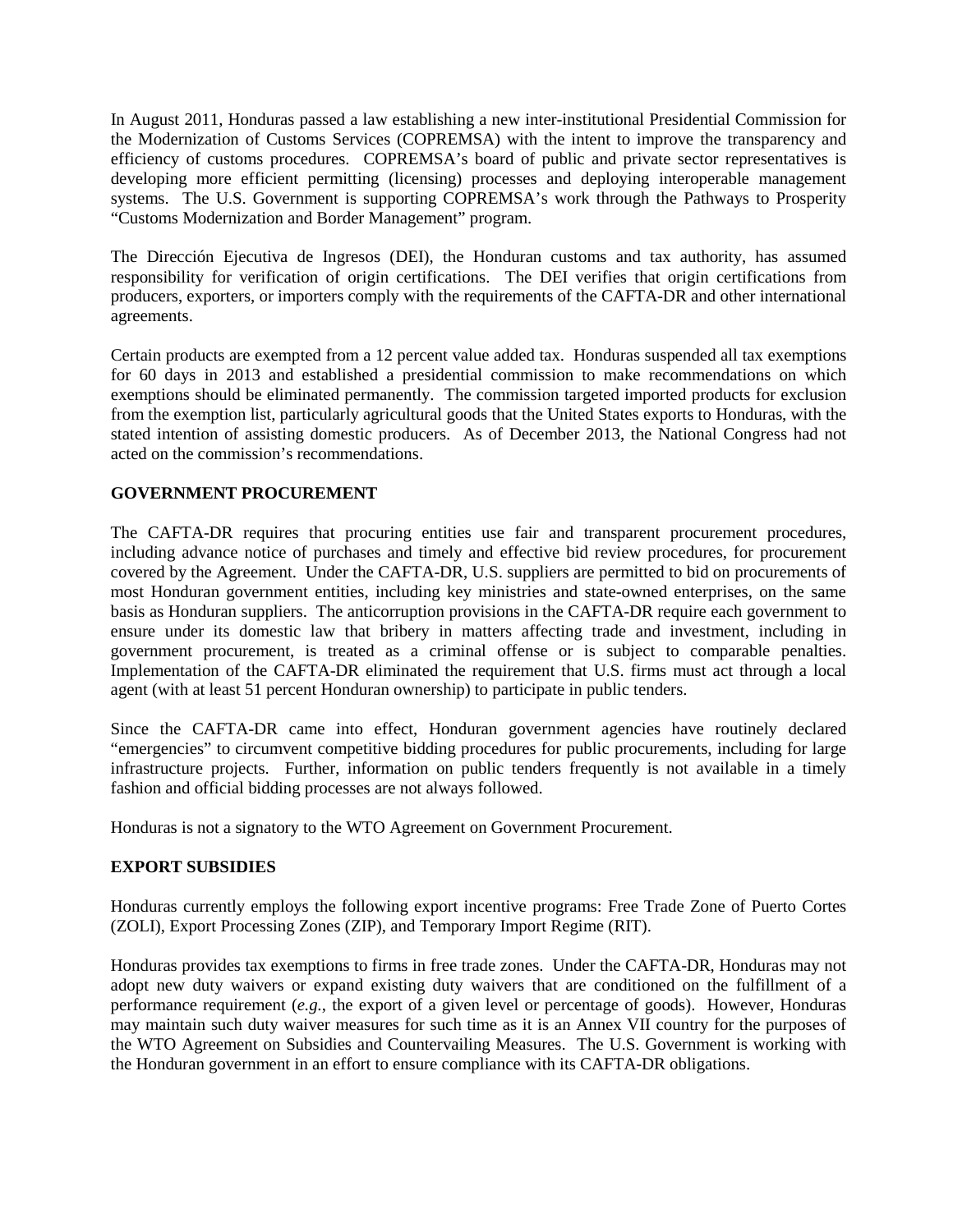# **INTELLECTUAL PROPERTY RIGHTS PROTECTION**

In 2010, Honduras reestablished its intellectual property rights (IPR) prosecutor's office as an independent entity within the Public Ministry, reversing a 2009 decision to merge it into the common crimes office. While the IPR prosecutor's office has achieved successes in seizing counterfeit goods, the United States remains concerned about effective IPR enforcement in Honduras given that its IPR enforcement office lacks necessary personnel and resources to wage a truly effective campaign. Reports of cable signal theft are a growing concern. The United States engaged extensively with Honduras as it prepared legislative amendments governing protections for geographical indications, in anticipation of action on applications from the European Union to register a range of GIs in Honduras, which were received in 2013. During that ongoing engagement, the United States has stressed the need for use of CAFTA-DR consistent protections and processes, including providing public notice and opportunity for opposition and cancellation, and transparency and impartiality in decision making. The United States will continue to monitor Honduras' implementation of its IPR obligations under the CAFTA-DR.

## **SERVICES BARRIERS**

### **Telecommunications**

Hondutel, the government-owned incumbent telecommunications operator, officially lost its monopoly on fixed-line telephony services on December 25, 2005. The announced sale of 49 percent of Empresa Hondureña de Telefonia Movil (Ehmovitel), a new mobile services subsidiary of Hondutel, did not occur in 2013. Although there are regulations in place that allow the government to grant licenses, permits, and concessions for different telecommunications services in Honduras, competitive services continue to be provided through sub-operator agreements signed between Hondutel and private companies.

#### **INVESTMENT BARRIERS**

Honduran law places certain restrictions on foreign ownership of land within 40 kilometers of the coastlines and national boundaries. However, recognizing that the constitutional prohibition of foreign property ownership in Honduras was a barrier to the development of tourism and the economic potential of Honduras' coastal and island areas, foreigners are allowed to purchase properties (with some acreage restrictions) in designated tourism zones established by the Ministry of Tourism in order to construct permanent or vacation homes.

Inadequate land title procedures have led to numerous investment disputes involving U.S. nationals who are landowners in Honduras. Resolving disputes in court can be very time consuming. There have been claims of widespread corruption in land sales and property registry, and in the dispute resolution process, including claims against attorneys, real estate companies, judges, and local officials. The property registration system is highly unreliable, which represents a major impediment to investment. In addition, the lack of implementing regulations can lead to long delays in the awarding of titles in certain regions. A law passed in April 2008 authorized the government to award certain agricultural lands that have been under dispute for more than two years to squatters with only nominal compensation to legal titleholders. A number of properties owned by U.S. citizens are potentially subject to confiscation under this law. Although widespread concerns remain regarding the protection of land rights, in 2012 the primary supplier of a U.S. company successfully negotiated with the National Land Institute to avoid the expropriation of its land. However, this type of resolution typically requires involvement by the highest level government officials and rarely occurs through the normal judicial or legislative procedures.